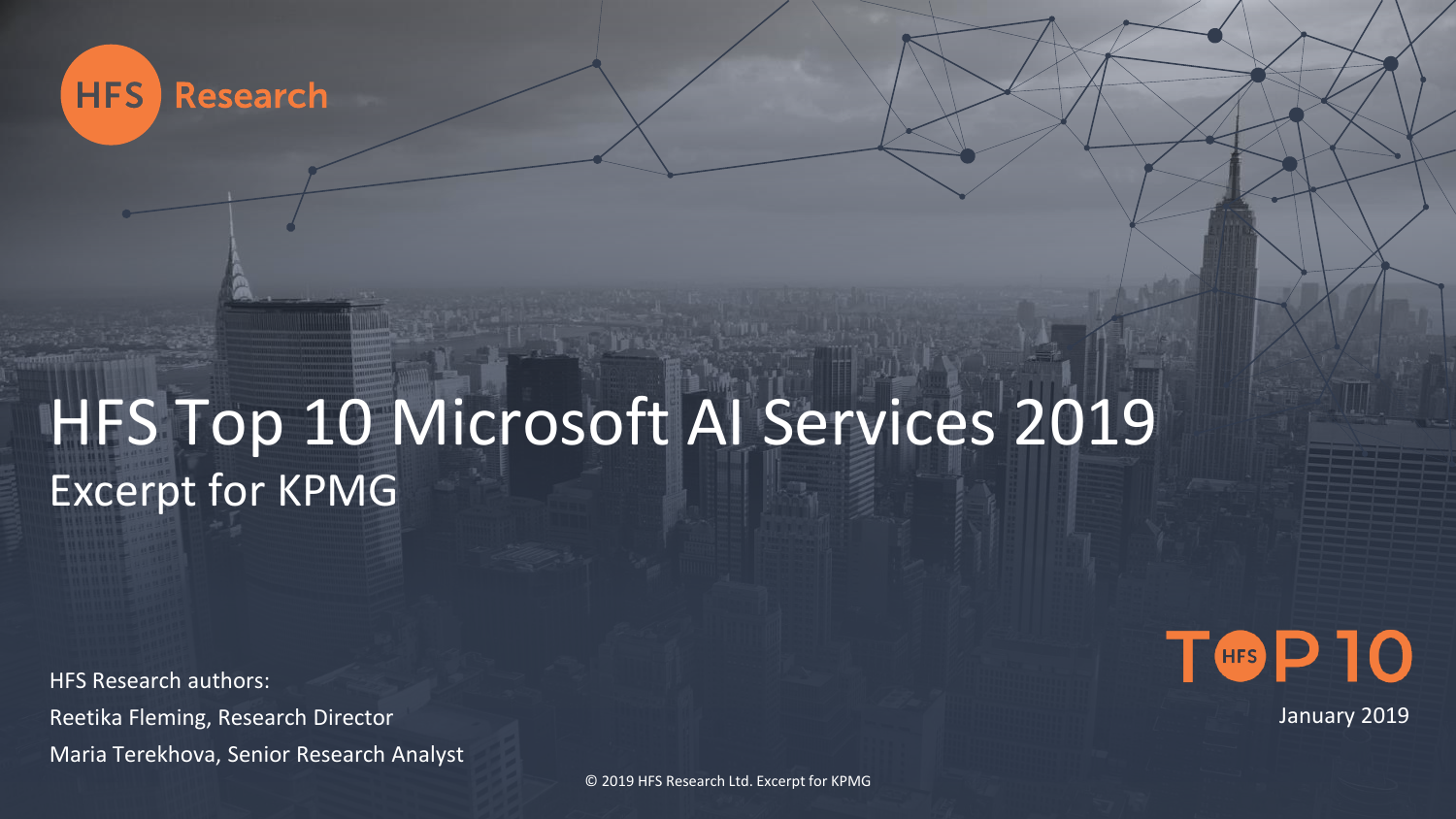## T<sup>H<sub>ES</sub> P 10</sup>

"Microsoft is emerging as the most 'enterprise friendly' AI ecosystem. As enterprise clients grow more comfortable with AI initiatives using the Azure technology stack, the services market is quickly developing around client demand. HFS expects this market to pick up significantly in the coming year as AI services and technology as a whole see greater adoption and as Microsoft and its services partners make more concerted efforts to bring more relevant and timely AI solutions to large enterprises."

*– Reetika Fleming, Research Director*

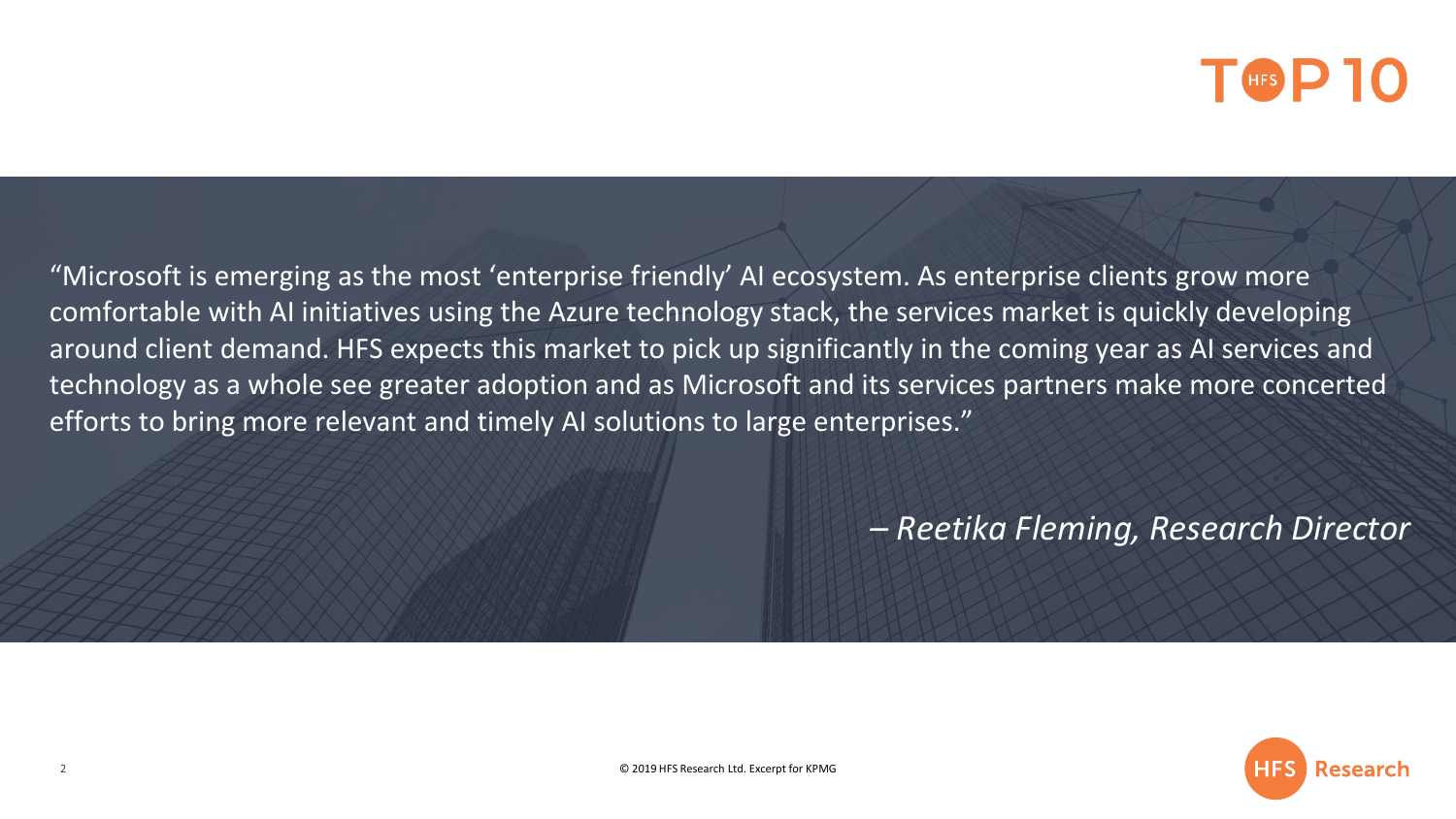### **What you'll read**



| <b>Topic</b>                                           | <b>Page</b>    |
|--------------------------------------------------------|----------------|
| Introduction, methodology, and definitions             | $\overline{4}$ |
| <b>Executive summary</b>                               | 13             |
| The HFS Top 10 Microsoft AI services providers results | 17             |
| Microsoft AI services provider profile                 | 20             |
| About the authors                                      | 22             |

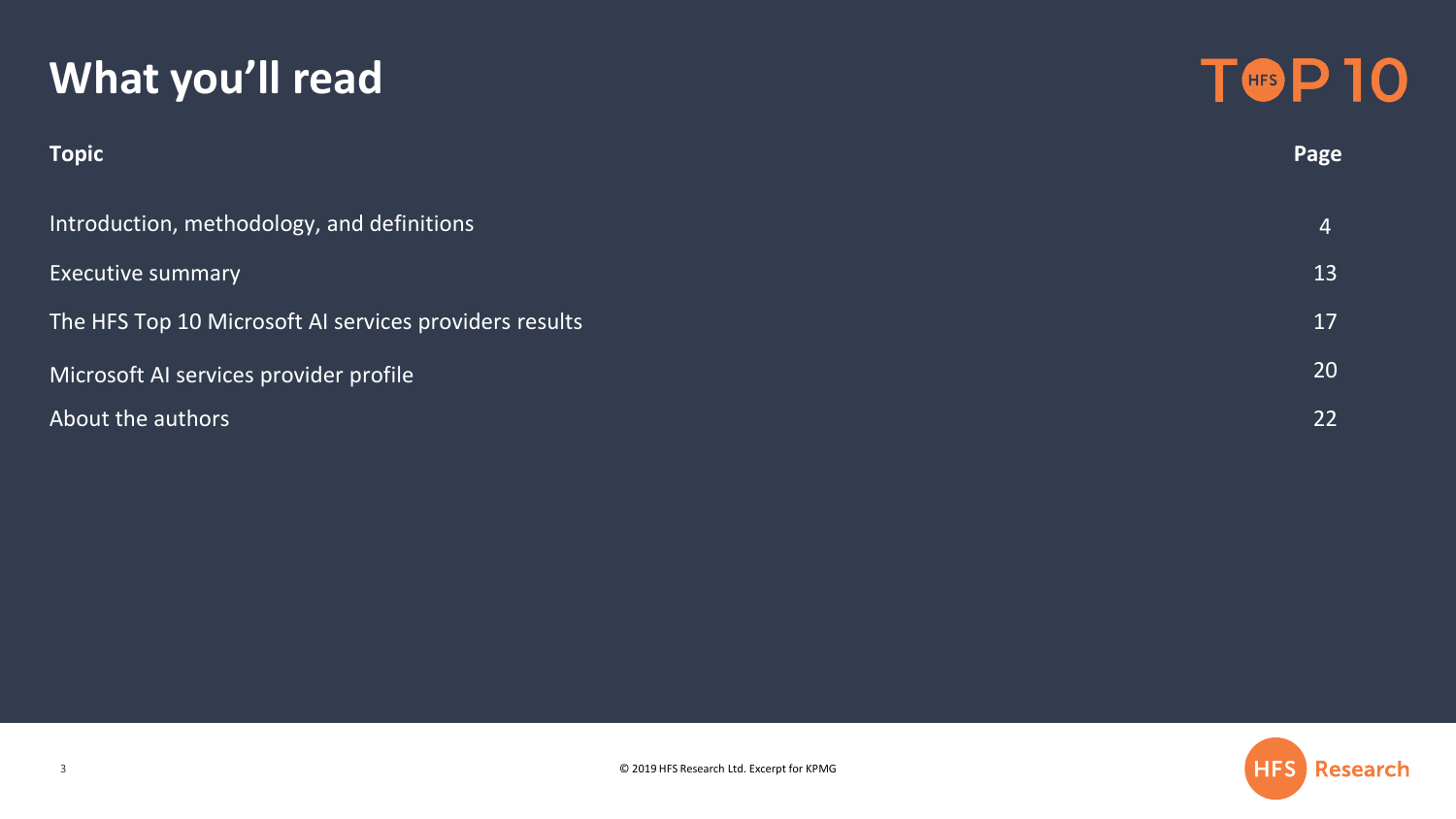

# Introduction, methodology, and definitions

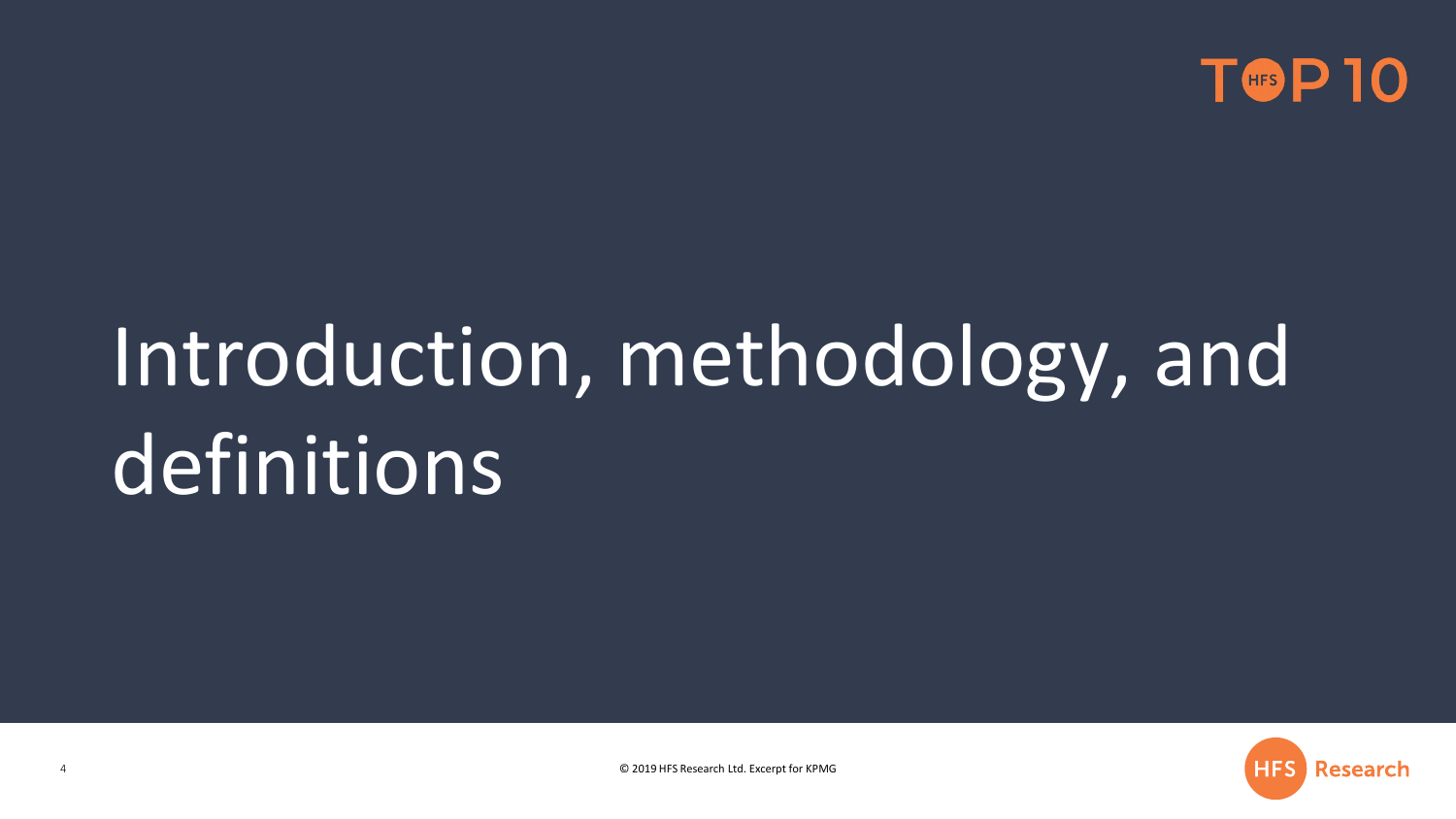# Introduction

- Artificial intelligence (AI) may be a buzzword, but is undoubtedly also cementing itself as a key change agent in the way enterprises do business. Its capacity to derive deep insights from unstructured data, to learn and improve from its own activity, and to optimize business operations means that despite still being a nascent technology, its value to organizations is clear. And few are better positioned to deliver the power of AI to enterprises than Microsoft, a technology giant with extensive cloud delivery and hosting infrastructure, ground-breaking AI R&D, and longstanding experience working with large enterprises.
- This HFS Microsoft AI Services Top 10 Report examines the part service providers are playing in the nascent AI landscape. We assessed and rated the Microsoft AI services capabilities of 14 service providers across a defined series of innovation, execution, and voice of the customer criteria. The report highlights the overall ratings for all 14 participants and the top five leaders for each sub-category.
- This report also includes detailed profiles of each service provider, outlining their overall and sub-category rankings, provider facts, and detailed strengths and weaknesses.
- References are on occasion made to service providers' broader AI capabilities, but this report's primary focus is on service provider's capabilities as specific to Microsoft AI solutions.

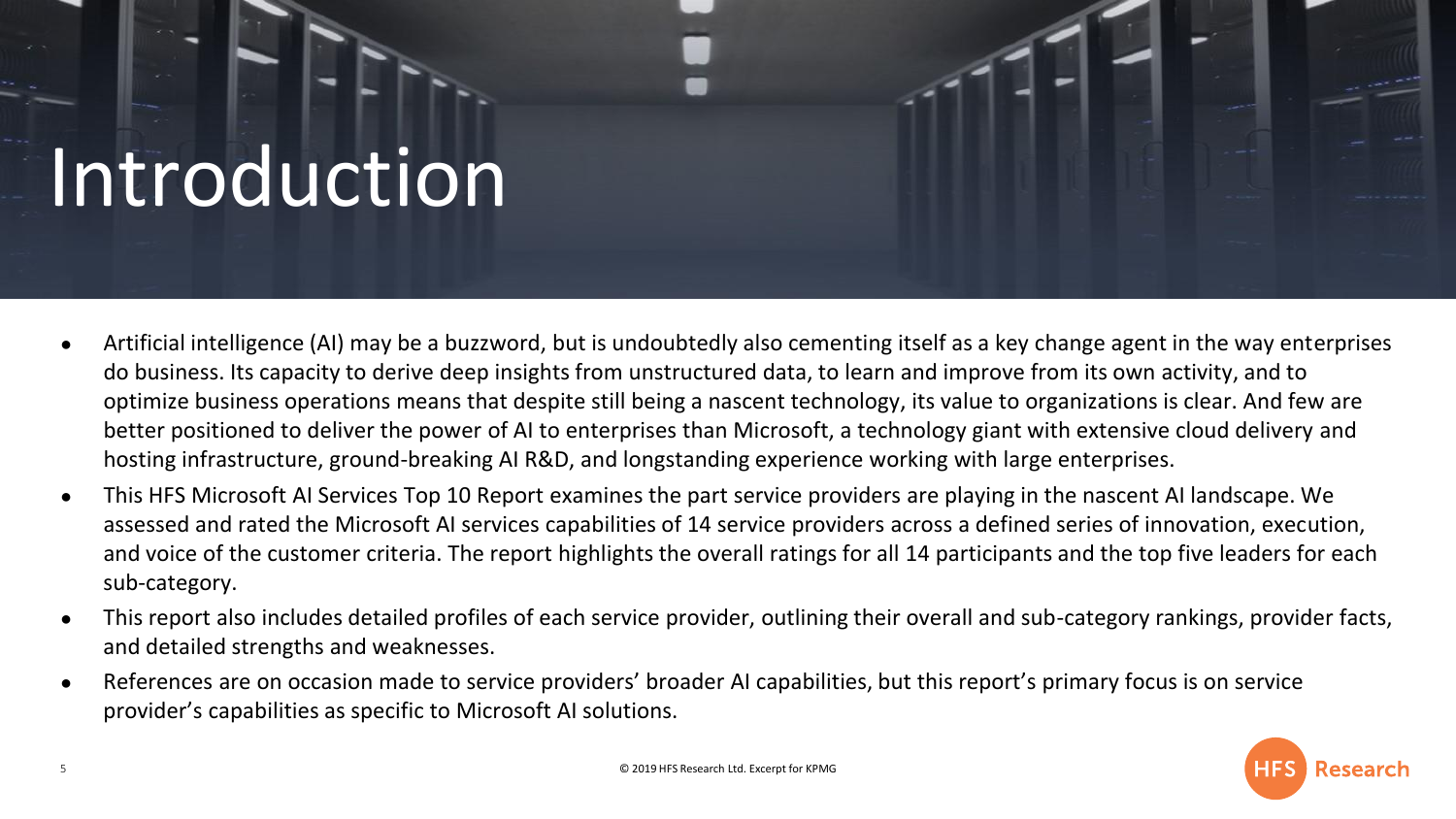### **A comprehensive AI tech stack and robust B2B pedigree are driving enterprise adoption of Microsoft AI services**



**Microsoft boasts several key characteristics that are striking a chord with enterprises looking to leverage cloud AI technologies and services, including:**

- **Historic ties to the enterprise space.** Many Microsoft AI enterprise clients already have longstanding and mature relationships with, and investments in, Microsoft, specifically through products like Office 365, Dynamic 365, and Azure. They're already Microsoft consumers, so synergies already exist in terms of pace of work and familiarity with MS technologies. Because so many enterprises already use these products, they trust Microsoft enough to turn to it for a more nascent technology like AI. Microsoft takes data security very seriously and is capable of securing clients' data estates through its cloud computing and cloud infrastructure capabilities. Microsoft was also an early advocate of explainable AI, which makes its AI offerings more attractive as transparent and auditable AI becomes a growing priority for enterprises.
- **A comprehensive range of AI offerings.** Microsoft has been universally lauded for its comprehensive, end-to-end AI cloud technology stack, ranging across data ingestion, intelligence, prediction, and visualization capabilities and spanning from the front to back office. Service providers also singled out its packaged cognitive services and experience with both desktop services and collaboration tools at the enterprise level. Its stack includes text analytics; natural language processing, natural language generation, and natural language understanding capabilities; and translation services.
- **Flexibility and technology agnosticism.** Beyond its range of proprietary offerings, under new management Microsoft has prioritized technology agnosticism. This newfound dedication to what one service provider calls "open cloud and platform strategies" allows its clients to migrate to Azure with ease and to use a wider range of AI tools available on the market. Microsoft now has "a more tool-agnostic developer perspective than ever before". This is evidenced in Microsoft's growing integration of open-source technologies like TensorFlow for best client outcomes.
- **Strong delivery capabilities.** This broad technical expertise and enterprise knowledge makes for strong delivery capabilities. Working closely with clients for diverse industries, Microsoft has amassed deep function and process knowledge, driving faster time-to-market and on-target results for clients. Working across the full range of AI technologies, Microsoft is also skilled at using and combining them creatively to come up with solutions to the trickiest of client challenges. Moreover, its granular knowledge of its buyers means it is adept at helping enterprise scale up AI deployments, allowing it to be more than a passive supplier in service engagements. Microsoft is also lauded for its willingness to co-ideate with clients and service providers to come up with optimal outcomes tailored to different enterprises' particular needs.
- **Robust AI R&D.** Microsoft boasts over 25 years' worth of research and development (R&D), particularly through Microsoft Research. It has positioned itself as a market leader in technologies including computer vision, IoT, speech recognition, and NLU. It's also not one to rest on its laurels: it keeps a close eye on new developments and trends in the AI space, as exemplified by its recent investments in autonomous technologies in and beyond the automotive space, as well as Edge capabilities and ambient AI. **HES Research**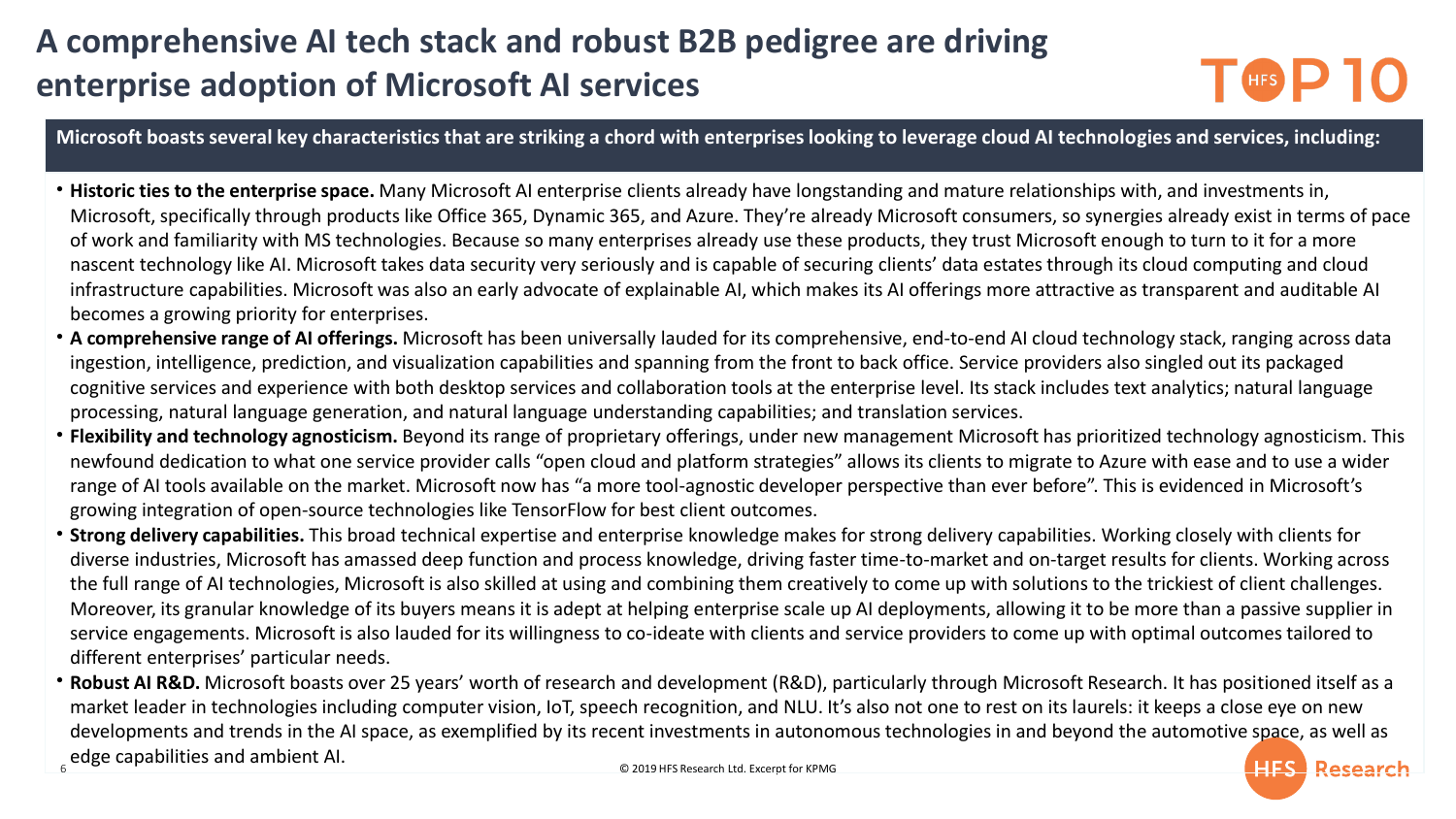### **Microsoft AI tech stack overview**



**EXAMPLE** 

7 © 2019 HFS Research Ltd. Excerpt for KPMG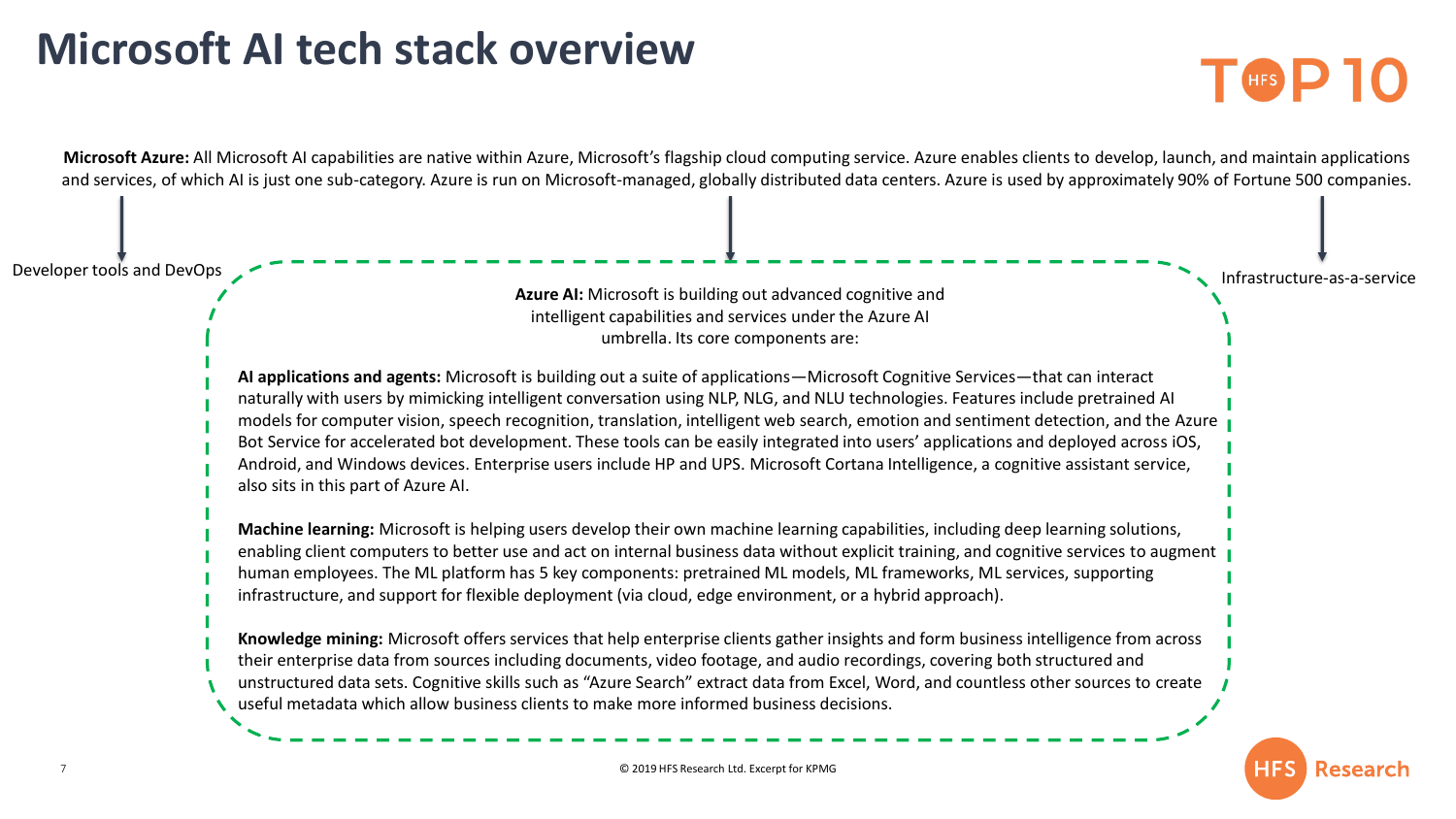# Service providers covered in this report



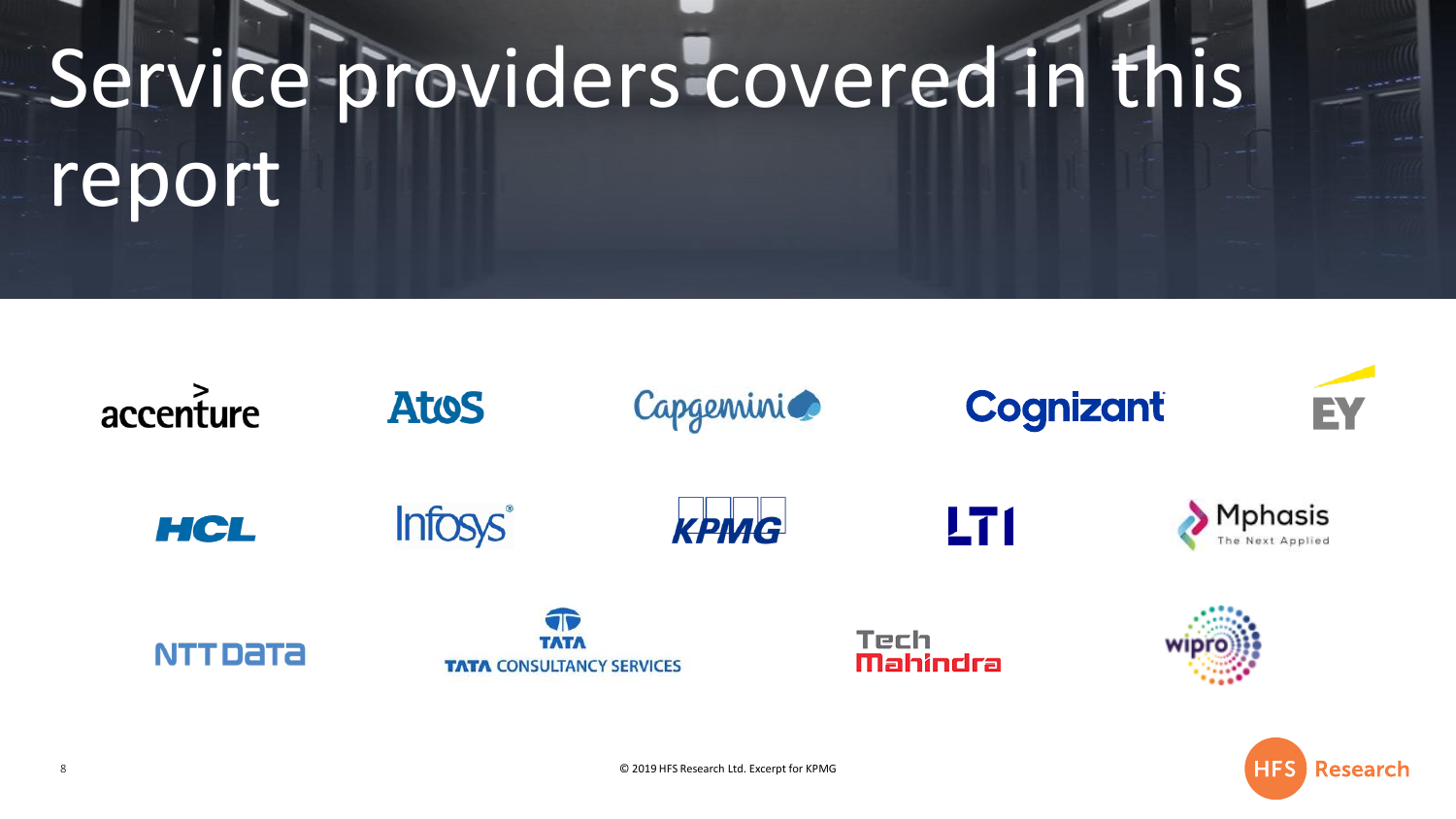# Research methodology

The Microsoft AI Services Top 10 Report assessed and scored service provider participants across execution, innovation, and voice of the customer criteria. The inputs to this process were detailed RFIs we conducted with 14 service providers, client feedback from reference checks and HFS network clients, briefings with leaders of Microsoft AI Services and alliance practices within service providers, HFS surveys with 659 Global 2000 enterprises, and publicly available information sources. Specific assessment criteria and weighting include:



#### **Ability to execute**

- **Depth and breadth of offerings** including capabilities across the HFS AI services value chain, use case identification, experience with and development of solutions across Microsoft AI technology stack
- **Scale** including deployments, clients, Microsoft AI trained resources and certified talent, and commercial traction and growth
- **Delivery of value** including the ability to drive value through end-toend process transformation, change management, and governance expertise



#### **Innovation capability**

- **Microsoft AI strategy and roadmap** including vision and credibility of strategy, integration with broader intelligent automation strategy, and identifiable investments in the Microsoft AI tech stack
- **Focus on business outcomes and process transformation** including the ability to deliver outcomes, models for co-innovation around process transformation, and transformation consulting
- **Technology innovation** including depth and breadth of internal AIrelated IP and external partnerships across the Microsoft ecosystem



#### **Voice of the customer**

● **Direct feedback from enterprise clients** via reference checks, surveys, and case studies critiquing provider performance and capabilities

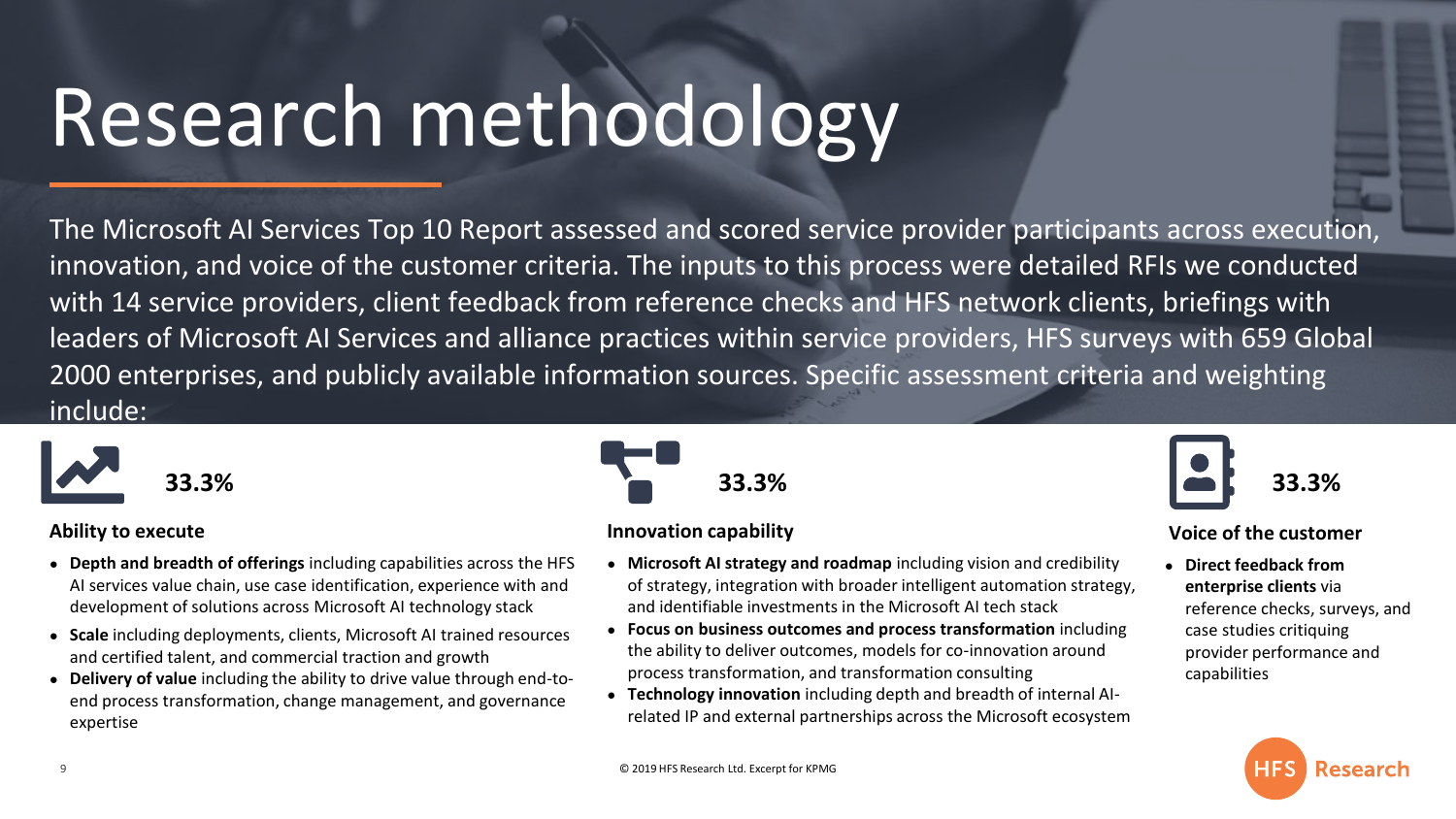## **AI definitions**

## THES D

- As the HFS [Enterprise Artificial Intelligence \(AI\) Services 2018](https://www.hfsresearch.com/blueprint-reports/hfs-blueprint-report-enterprise-artificial-intelligence-ai-services-2018) report outlines, **artificial intelligence (AI)** is many things: It is hyped, it is undefined, it is becoming pervasive, and it is fostering emotional and at, times, heated discussions. However, many of those discussions are focused on consumer-facing issues such as self-driving cars, drones delivering Amazon purchases, or robotic home helpers. The broader market is not yet recognizing the nearer-term impact of AI on B2B and Enterprise operations. AI aims to automate intelligent activities that humans associate with other human minds through a combination of reasoning, knowledge, planning, learning, natural language processing (communication), and perception (aka cognitive). There are many subcategories of AI, each suited to execute particular types of tasks, as outlined in the [HFS Dummies' Guide to Enterprise AI](https://www.hfsresearch.com/pointsofview/untangling-the-gordian-knot-the-hfs-dummies-guide-to-enterprise-ai).
- **AI Services** is the provision of planning, implementation, management, operations, and optimization services in support of enterprise utilization of AI software, processes, and resources to achieve digital transformation and defined business outcomes.

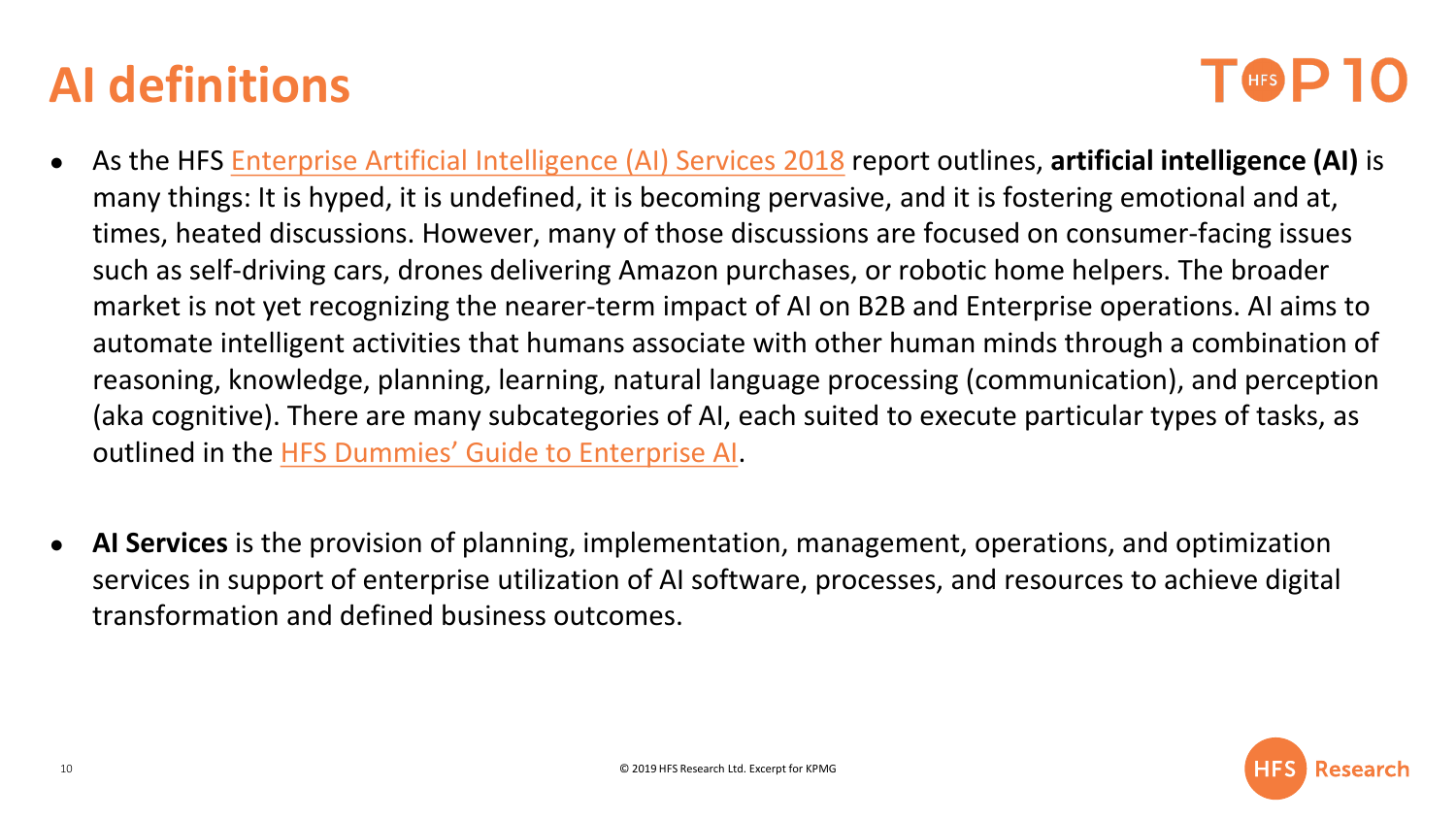### **The building blocks of AI** *(illustrative)*

T<sub>GFS</sub>P<sub>10</sub>



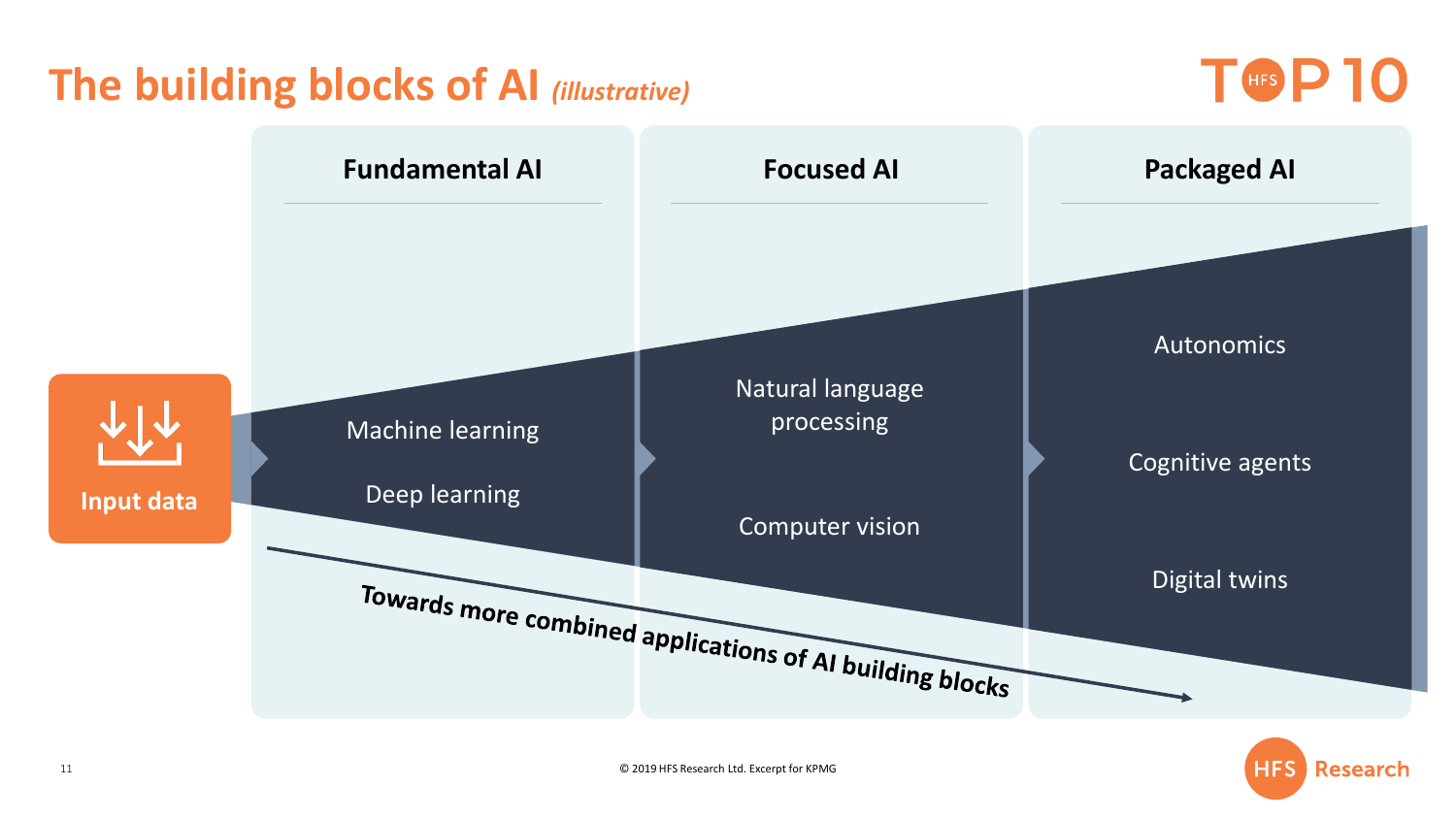### **The HFS AI services value chain**

## $T$  (HFS  $P$  10

#### **Plan**

- Advisory on autonomics, cognitive computing, and AI
- Workshops on IA vendor landscape and implications
- Automation opportunity assessment
- Business case development for automation deployment
- Operating model evaluation
- Automation roadmap
- Compliance and risk assessment
- Security implications
- HR and talent management strategy
- Governance policy
- Rollout strategy

• Program management for process automation

**Implement**

- Process automation and customization
- Solution and technical design
- Process recording, mapping, and updating
- Data extraction from heterogeneous systems
- Leverage repository of pre-built components and utilities
- Predictive analytics
- Specialist development modules
- Enterprise systems integration

#### **Manage**

- Governance management
- Maintenance of automated processes
- Optimization of BPO contracts and SSC delivery
- Upgrade support
- IA help desk
- Ongoing integration
- Support and maintenance
- Testing and QA
- New release and upgrade coordination
- Training and certification
- Acceptance testing
- Change management

#### **Operate**

- Infrastructure management
- Application management
- IT help desk management
- BPO
- (Ro)Bot-as-a-Service
- Real time analytics
- Identify any required changes in service delivery or process to account for changing business requirements (e.g., M&A, divestment, new investments in IT)
- Mandatory regulatory adjustment ramification management and resolution

#### **Optimize**

- New feature value identification and benefit analysis
- Ongoing adds and upgrades, migrations, and consolidation
- Integration of big data analytics and insights
- Best practice understanding, documentation, and end-user adoption, content creation, and curation
- User community participation

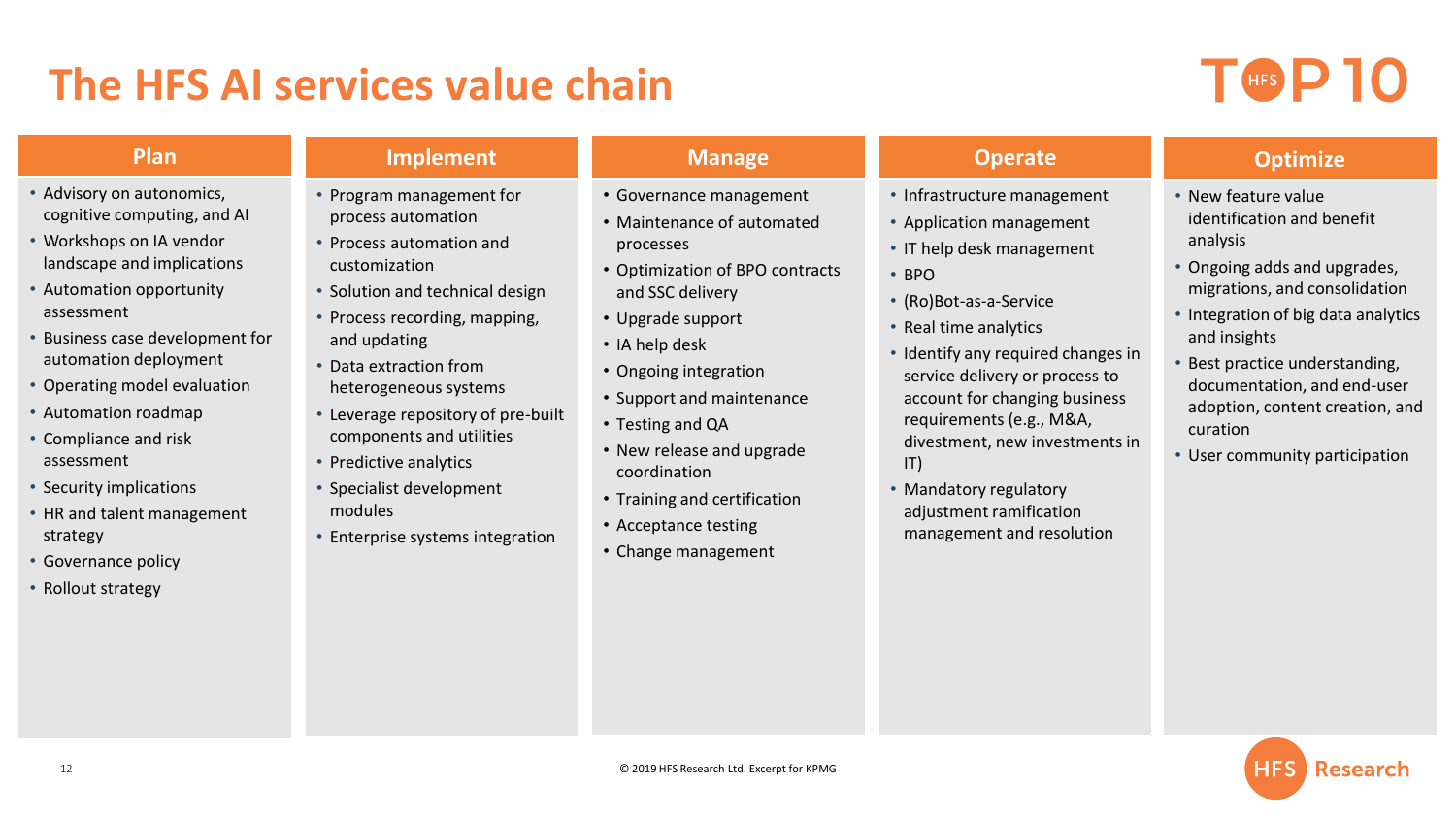

# Executive summary

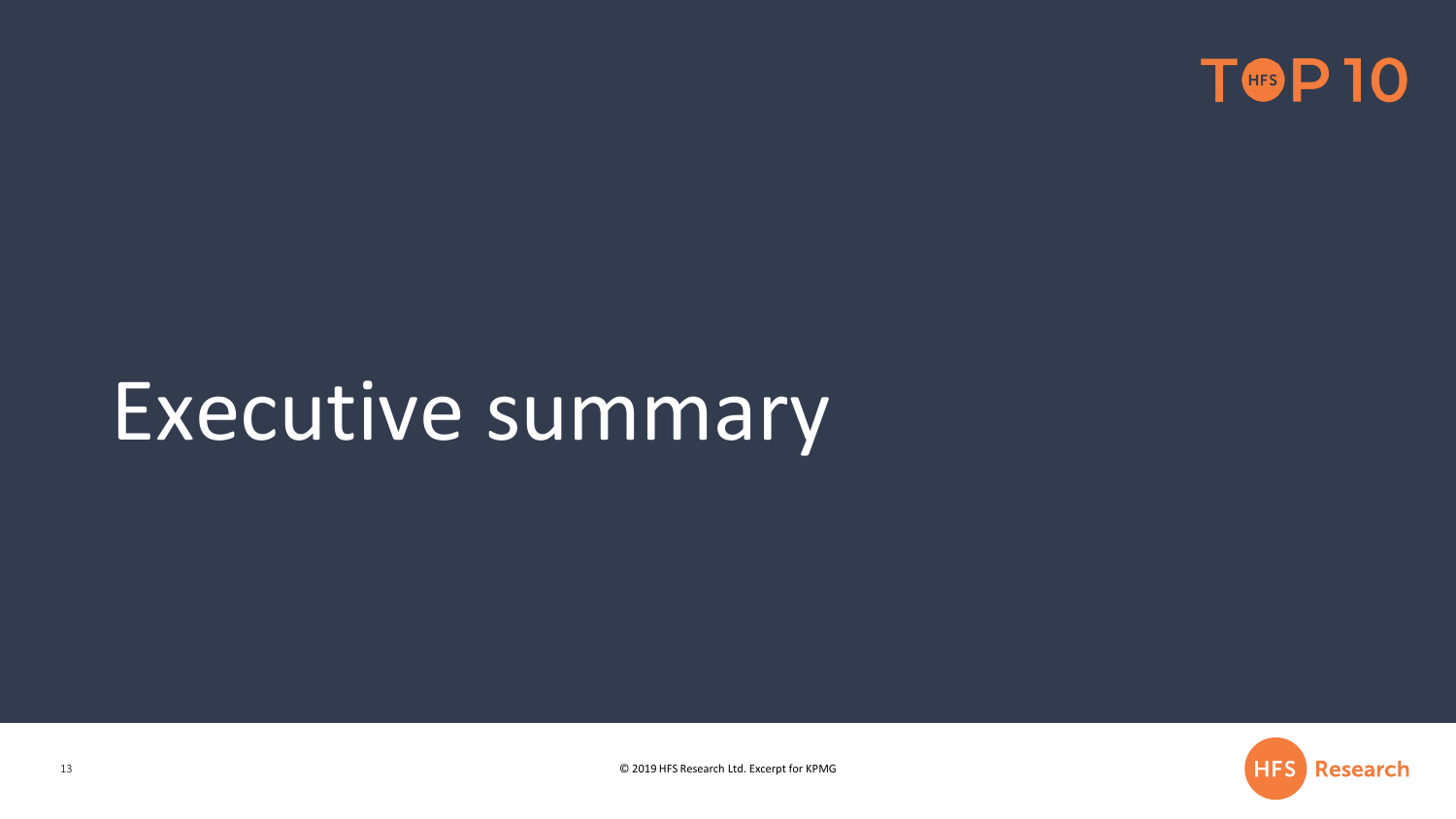## **Executive summary (page 1 of 3)**



- **Microsoft is emerging as the most "enterprise friendly" AI ecosystem.** Many Microsoft AI enterprise clients already have longstanding and mature relationships with, and investments in, Microsoft technologies. Because they're already Microsoft consumers, synergies already exist in terms of pace of work and familiarity with Microsoft, especially cloud migration efforts to Azure. Along with familiarity, enterprise clients are choosing to work in Microsoft's AI ecosystem because of its comprehensive range of AI offerings across data science and conversational AI, robust AI R&D, and a new focus on technology agnosticism.
- **Microsoft AI alliances are gradually coming together, with market leaders making strategic commitment to future growth.** Most large service providers, including IT services firms and consulting houses, have established or expanded their Microsoft alliances to include AI-specific strategies. Joint go-to-market activities with Microsoft are taking the form of:
	- capability development (POC and pilot funding, talent development);
	- market awareness creation and sales planning (joint account planning, campaign work such as Microsoft's "Make AI Real" workshop series); and
	- technical collaboration (joint research, IP creation).

Service providers such as Accenture, KPMG, and Cognizant are instrumental across all three of these alliance activities. By contrast, Microsoft AI-specific alliance development is more of a development area for mid-tier IT services firms such as Mphasis and LTI, making it challenging for them to collaborate and coordinate with Microsoft on various fronts.

● **The overall Top 10 leaders are** Accenture, KPMG, Cognizant, TCS, Infosys, Atos, Wipro, EY, HCL, and Capgemini. These service providers have demonstrated a credible execution capability for Microsoft AI services, focused on driving innovation in this emerging market, and have the voice of the customer shaping their performance in our study.

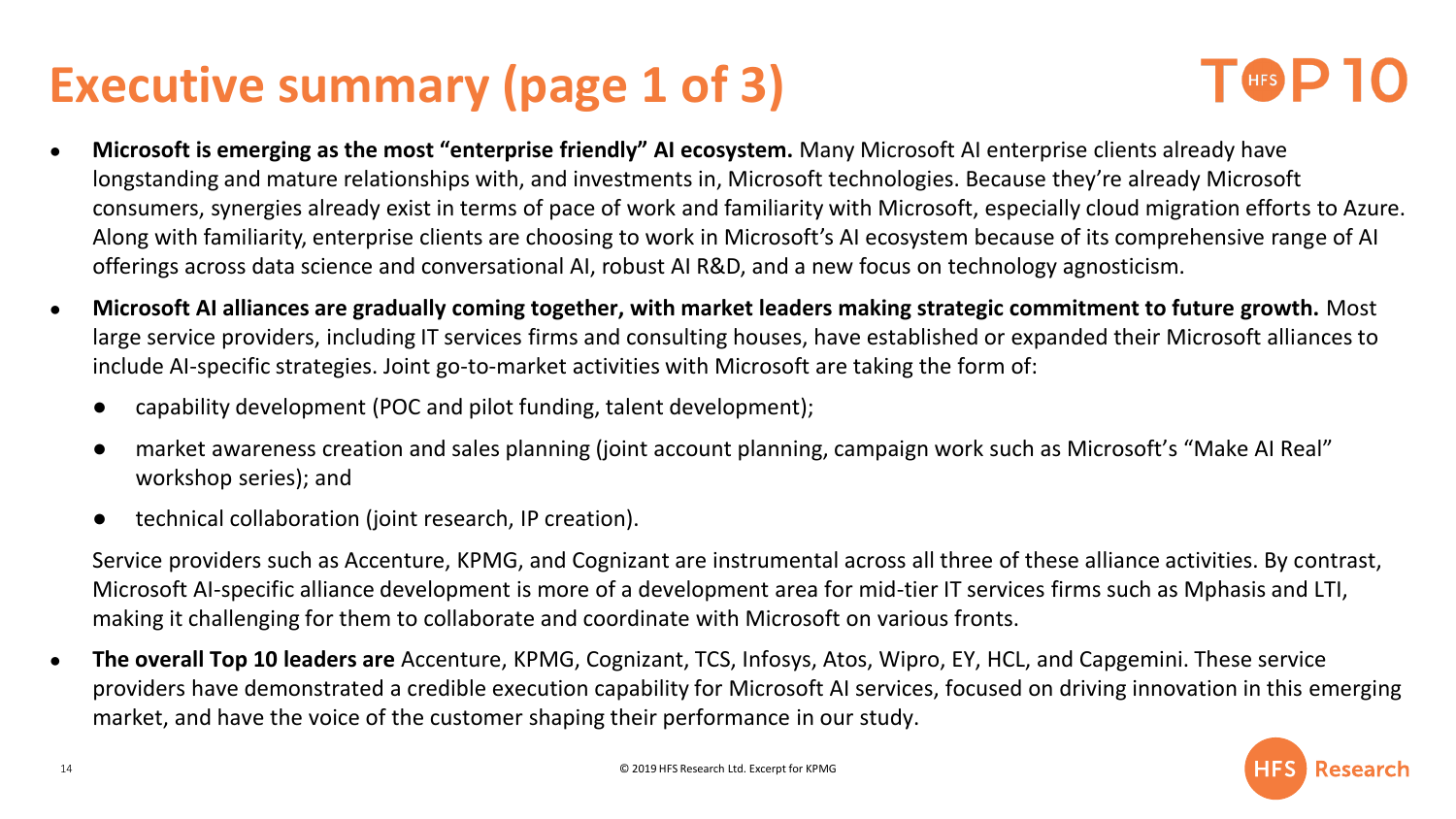## **Executive summary (page 2 of 3)**



- **A niche in the making within a much larger, dynamic AI marketplace.** Microsoft AI services is a still-developing market niche, growing as a subset of the broader AI services industry. Service provider capabilities are still evolving, with the most headway made in the last two years. Similarly, client organizations are gradually getting more comfortable with exploring Microsoft's AI technologies through a combination of internal and external resources. Microsoft AI services is perhaps the most mature and organized subset compared with other cloud AI majors such as Amazon, IBM, and Google. HFS expects this market to pick up significantly in the coming year as the AI services industry as a whole sees greater adoption and Microsoft and its partners make more concerted efforts to bring more relevant and timely AI solutions to large enterprises.
- **Many solutions in development, getting ready for Azure AI marketplace.** Services buyers seek Microsoft AI solutions that solve their specific business problems and that are relevant to their industries. Clients in our research, for example, highlighted their service providers' experiences in a certain industry vertical or targeted use cases that led the providers to the creation of pre-built assets and IP. These are valuable starting points for a lot of enterprises that are just getting started with AI and seeking a partner that has solutions available on Azure. This is going to be the way forward for service providers, as Microsoft creates more of an AI marketplace for specific industry verticals and business functions.
- **Market adoption for Microsoft AI services is primarily POC and pilot based.** Most service providers report having engagements that are at the exploration stage or that they are actively piloting with clients. A significantly lower number of these engagements are live in production. Many service providers are gaining experience with the constantly changing MS AI technology advancements through self-funded POCs for chosen clients, and Microsoft is investing in the success of these initial engagements. We do see consistent expectations across both clients and service providers to significantly mature capabilities in the next 18 months toward more packaged AI initiatives for specific industry verticals and use cases.

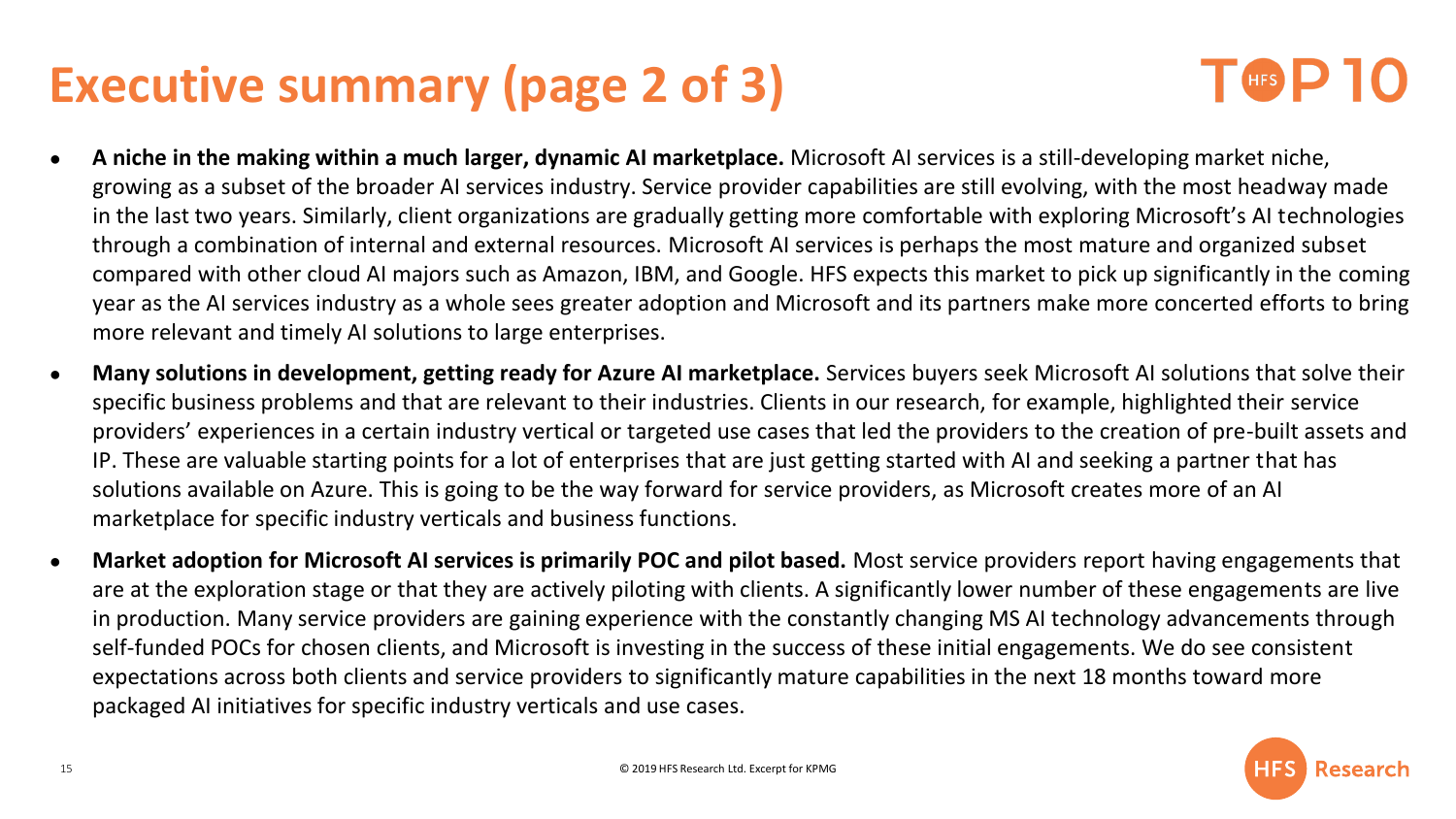## **Executive summary (page 3 of 3)**



- **Talent development is a net-new effort across the industry.** Finding, developing, and retaining talent is a challenge for AI as a whole. Microsoft AI-specific talent is even more scarce. This is already becoming the real testing ground as service providers gear up to address market demand. The majority of Microsoft AI resources, including data engineers, data scientists, and solution architects, is being pulled from common talent pools across technology platforms. However, leading service providers are training existing data, analytics, and AI teams on MS AI, with a few hyper-focused on growing the number of certified professionals for Azure ML and MS Cognitive Services. This is one of the biggest investment priorities for both Microsoft and service providers such as Accenture and Cognizant that view the technology vendor as strategic to their AI growth.
- **Co-innovation—with Microsoft and with end clients—is the name of the game.** Service providers that prioritize ways of engaging with Microsoft on both account planning and product engineering will pull away as leaders in this emerging market. Clients are similarly seeking external partners that are willing to co-innovate with them in specific areas such as intelligent underwriting, retail virtual agents, cruise line guest experience improvement, and sensor-driven smart inventory management. This is where service providers are adding most value for end clients—creating highly-specific IP solutions on top of the more broad-based Microsoft AI tech stack.
- **Diverse range of capabilities with service provider landscape.** Clients in our research highlighted the consulting and advisory strengths of providers such as EY, Accenture, and KPMG that have been crucial in getting Microsoft AI initiatives off the ground under good guidance. Meanwhile, providers such as Cognizant, TCS, and Infosys bring impressive depth and resources in foundational AI areas including big data, cloud, analytics, and data estate modernization. Having said that, we see service providers gradually expanding their capabilities across the AI services value chain.

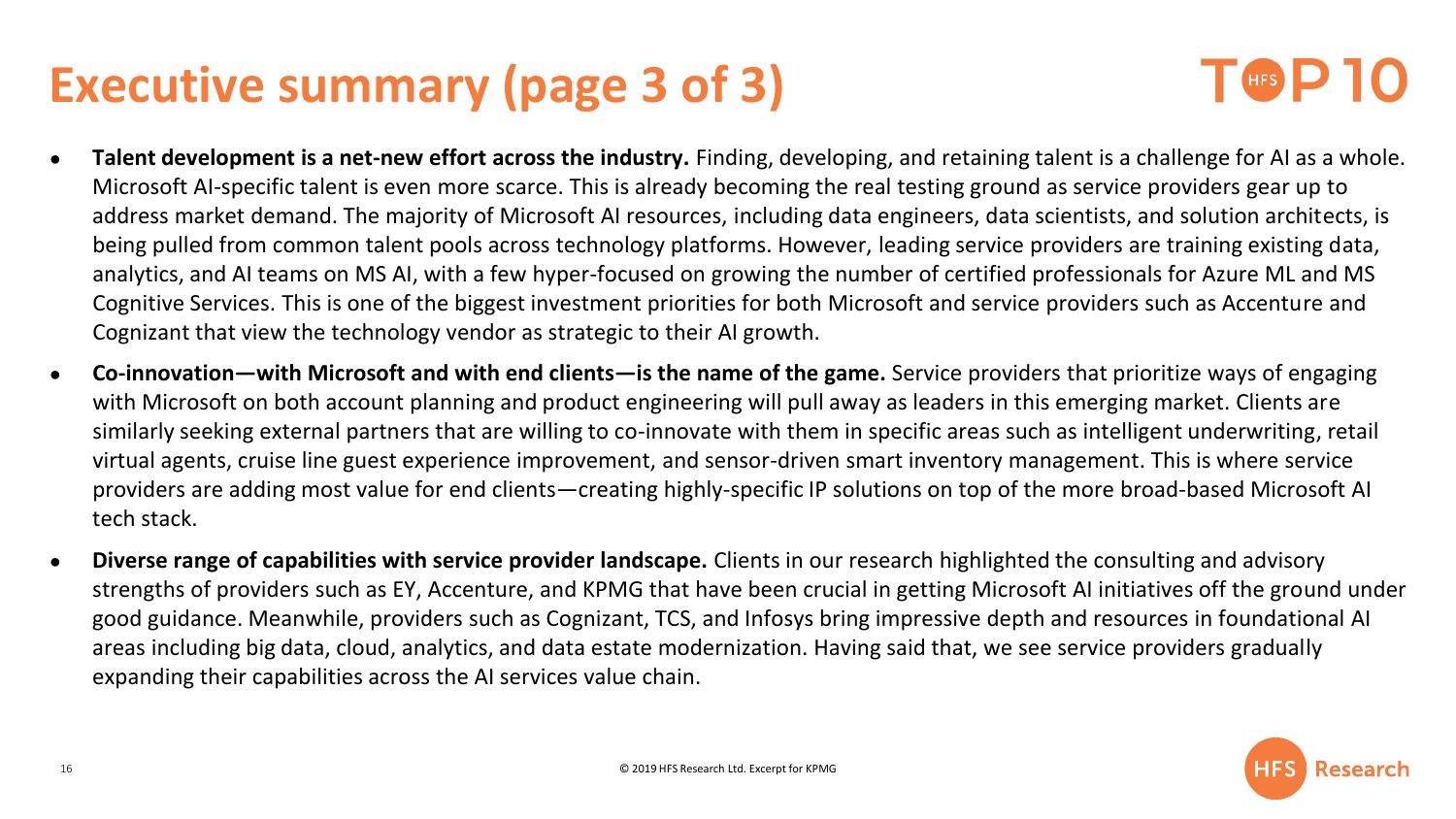

# The HFS Top 10 Microsoft AI service providers results

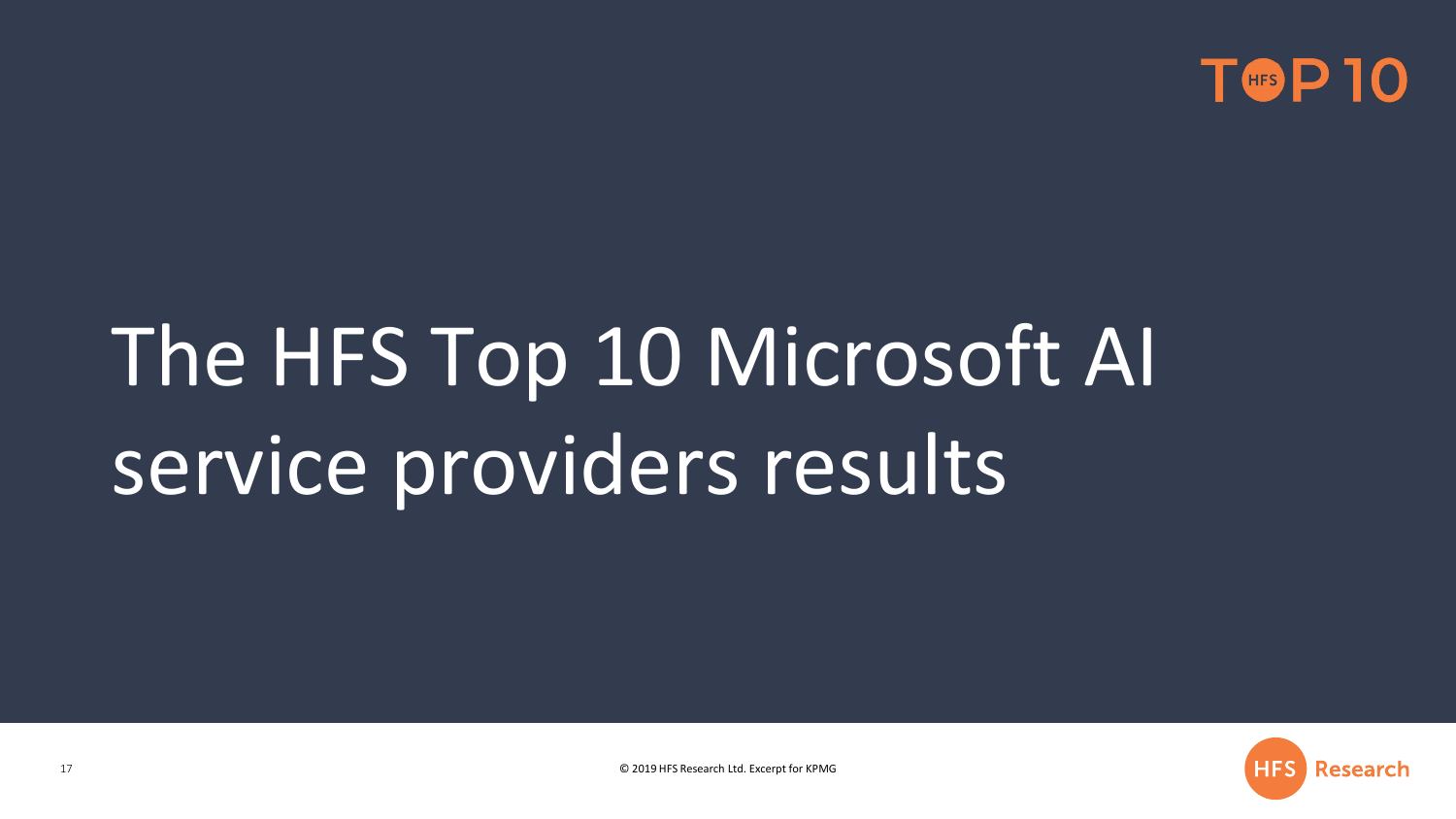### **HFS Top 10 Microsoft AI services 2019**



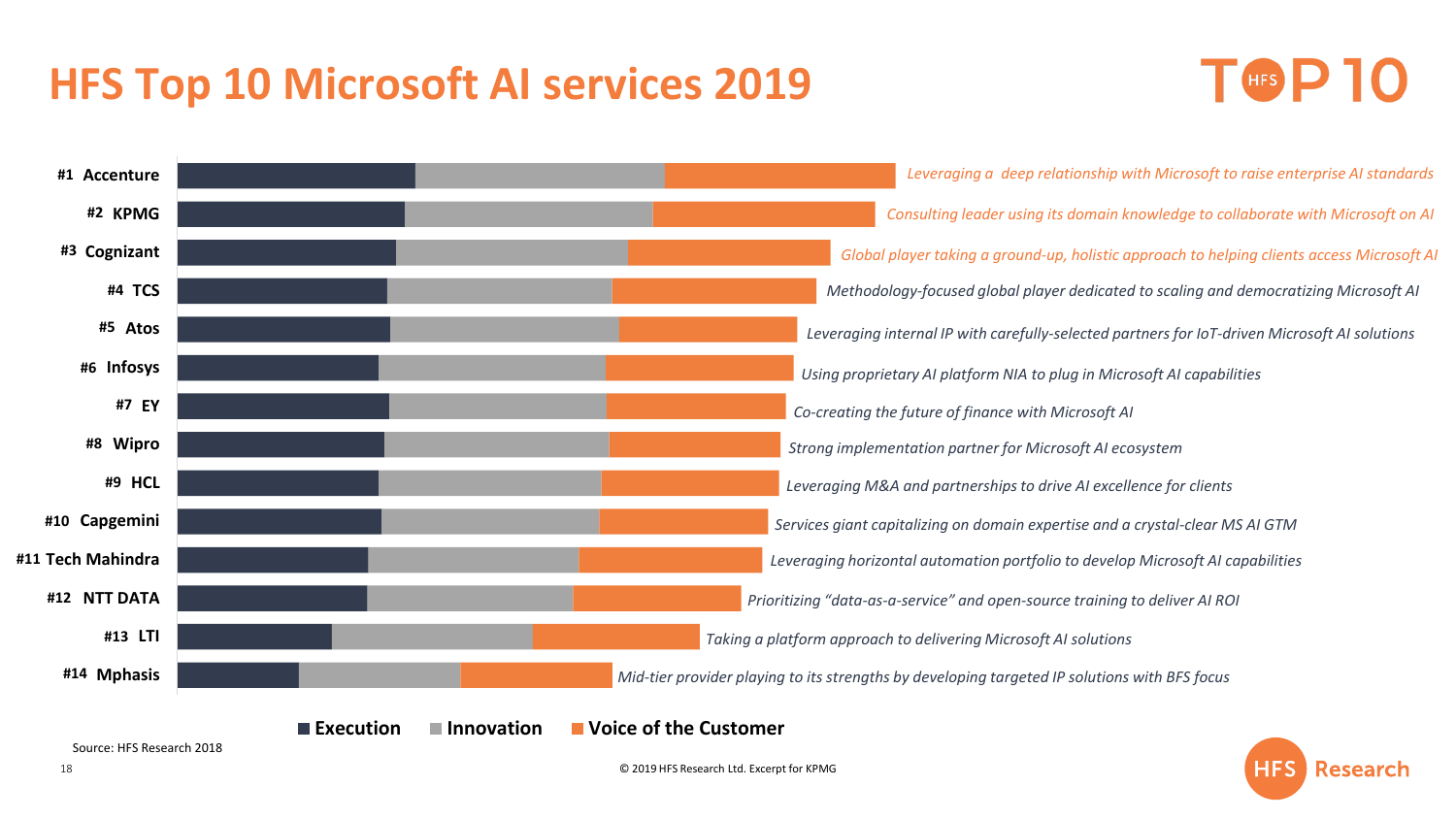### **HFS top five Microsoft AI service providers by individual assessment criteria**



|                       | <b>Ability to execute</b>                            |                  | <b>Innovation capability</b>                         |                               |                                                                       |                          |                                                      |
|-----------------------|------------------------------------------------------|------------------|------------------------------------------------------|-------------------------------|-----------------------------------------------------------------------|--------------------------|------------------------------------------------------|
| <b>HFS</b><br>ranking | Depth and<br>breadth of MS AI<br>service offerings   | <b>Scale</b>     | Delivery of value                                    | MS AI strategy<br>and roadmap | <b>Focus on business</b><br>outcomes and<br>process<br>transformation | Technology<br>innovation | Voice of the<br>customer                             |
| #1                    | accenture                                            | accenture        | <b>КРМG</b>                                          | <b>KPMG</b>                   | accenture                                                             | accenture                | accenture                                            |
| #2                    | КРМС                                                 | <b>Cognizant</b> | accenture                                            | accenture                     | <b>KPMG</b>                                                           | <b>КРМG</b>              | КРМС                                                 |
| #3                    | EY                                                   | <b>AtoS</b>      | EY                                                   | <b>Cognizant</b>              | EY                                                                    | <b>Atos</b>              | T<br><b>TATA</b><br><b>TATA CONSULTANCY SERVICES</b> |
| #4                    | <b>Cognizant</b>                                     | KPMG             | Capgemini                                            | <b>Infosys</b>                | <b>Cognizant</b>                                                      | <b>Cognizant</b>         | <b>Cognizant</b>                                     |
| #5                    | T<br><b>TATA</b><br><b>TATA CONSULTANCY SERVICES</b> | wipro            | T<br><b>TATA</b><br><b>TATA CONSULTANCY SERVICES</b> | HCL                           | <b>Atos</b>                                                           | <b>Wipro</b>             |                                                      |

Source: HFS Research 2018

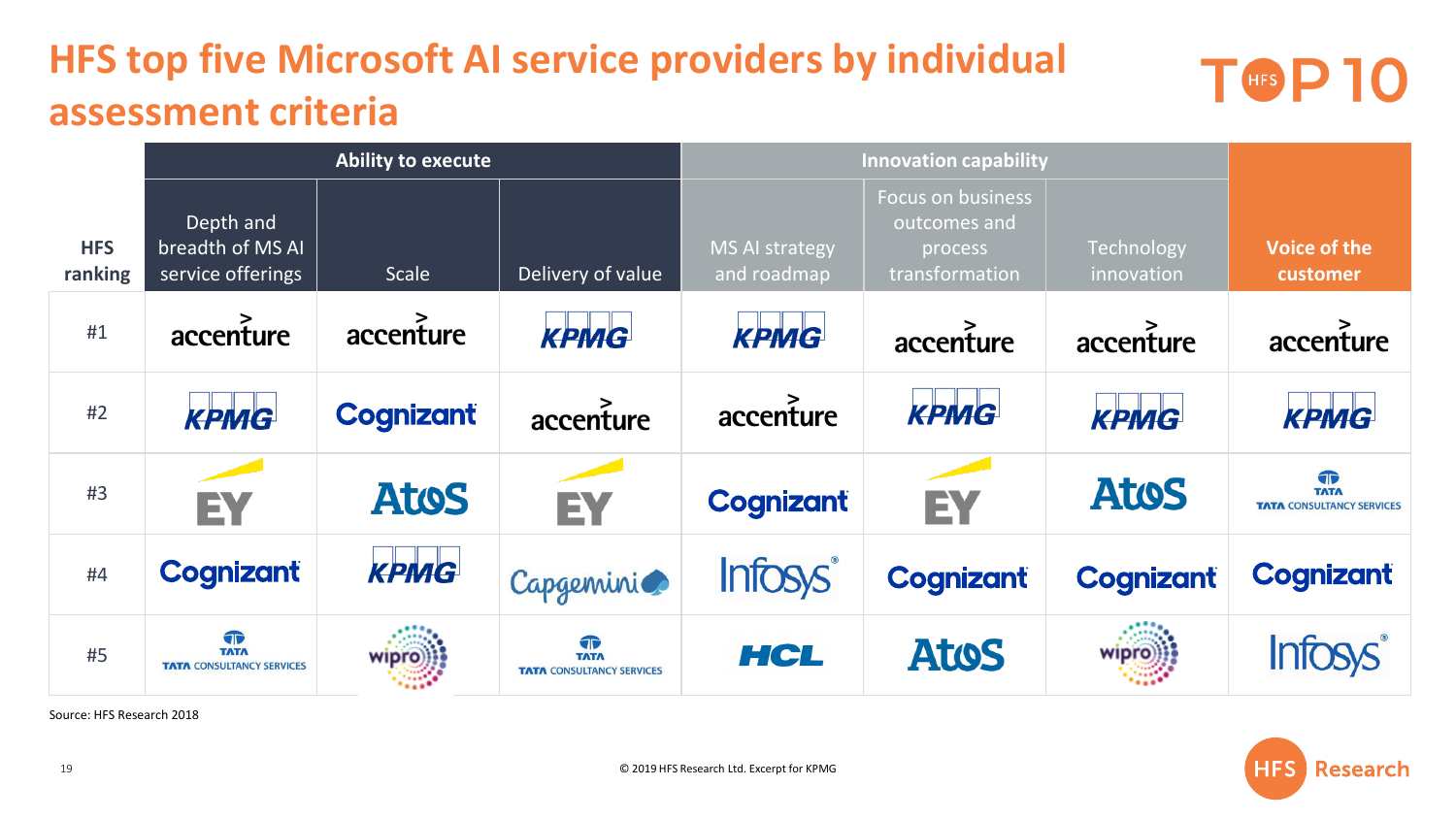

# Microsoft AI services provider profiles

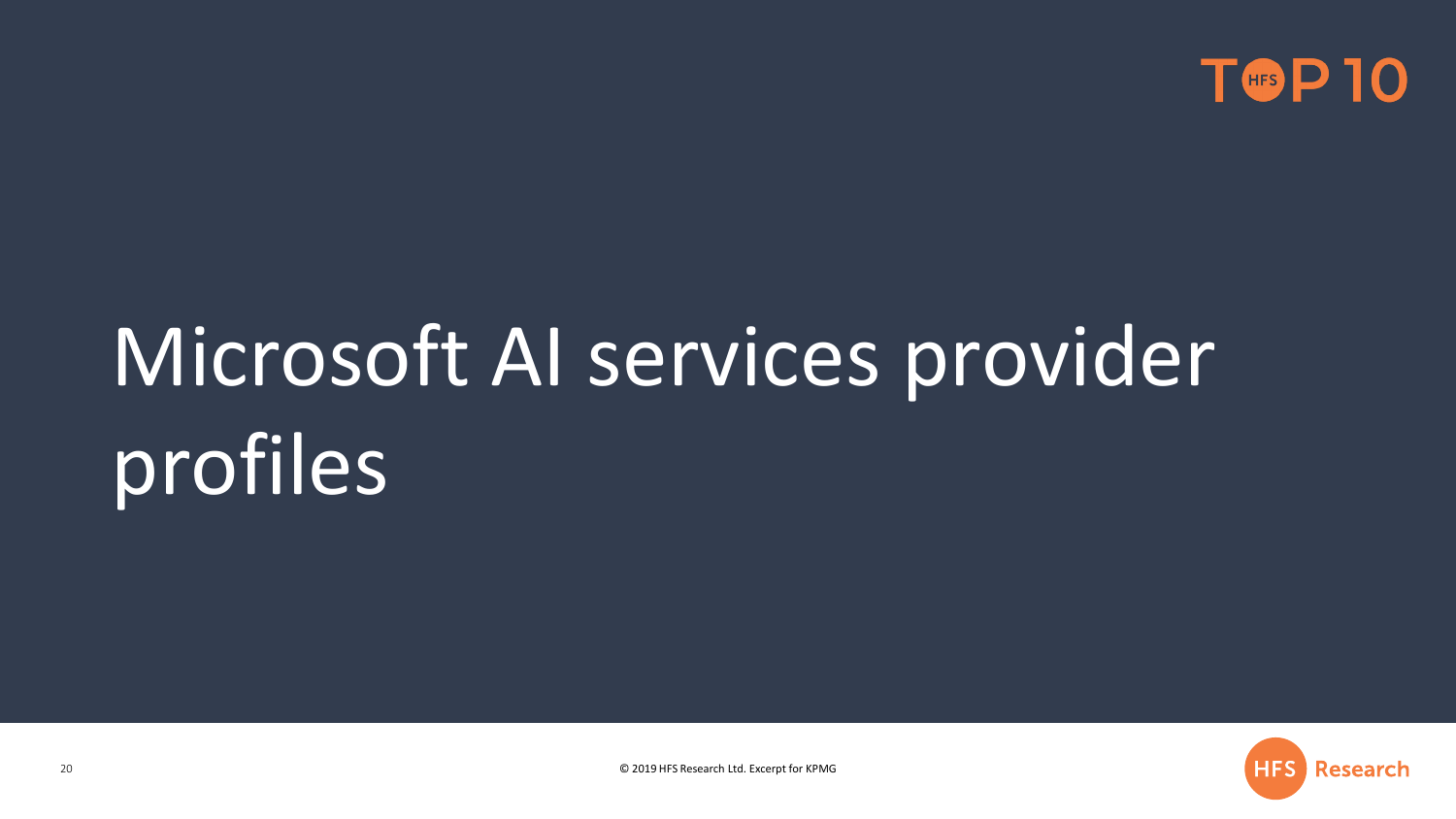### **KPMG: consulting leader using its domain knowledge to collaborate with Microsoft on AI**

# **TGP10**

| <b>Dimension</b>                                               | <b>Rank</b> | <b>Strengths</b>                                                                                                                                                                                                                                                                                                                                                                                                          | <b>Development opportunities</b>                                                                                                                                                                                                                                                                                                                                                                                                                                                                                                                                                                                                                                                                                                                                                                |  |  |  |
|----------------------------------------------------------------|-------------|---------------------------------------------------------------------------------------------------------------------------------------------------------------------------------------------------------------------------------------------------------------------------------------------------------------------------------------------------------------------------------------------------------------------------|-------------------------------------------------------------------------------------------------------------------------------------------------------------------------------------------------------------------------------------------------------------------------------------------------------------------------------------------------------------------------------------------------------------------------------------------------------------------------------------------------------------------------------------------------------------------------------------------------------------------------------------------------------------------------------------------------------------------------------------------------------------------------------------------------|--|--|--|
| <b>HFS Top 10 position</b>                                     | #2          | • Strategic vision for AI. KPMG is very aware of AI's benefits and nascence, and it is<br>determined not to sell AI to clients without getting them to see the bigger picture<br>around the technology. "Our premise is that AI isn't something you buy, it's something                                                                                                                                                   | • Ramping up AI M&A. KPMG hasn't been as aggressive as some of its competitors<br>on making AI-specific acquisitions. However, given the number of innovative<br>startups in the market bringing new solutions to the table and the rate at which                                                                                                                                                                                                                                                                                                                                                                                                                                                                                                                                               |  |  |  |
| <b>Ability to execute</b>                                      |             | you build," KPMG states. To this end, KPMG is developing an enterprise AI architecture<br>incorporating taxonomies for industry and process domains in the front and back                                                                                                                                                                                                                                                 | they're being acquired by its largest competitors, KPMG must keep an eye on<br>bringing best-of-breed emerging tech to clients.                                                                                                                                                                                                                                                                                                                                                                                                                                                                                                                                                                                                                                                                 |  |  |  |
| Depth and<br>breadth of<br>offerings                           | #2          | offices. It's also developing an Ethics of AI program with Microsoft to ensure<br>enterprises grasp how AI will change the economy and business operations.<br>Driving market education for Microsoft AI. KPMG is invested in allowing its clients and<br>itself to play with AI technologies. KPMG was an early adopter of Microsoft's AI School                                                                         | Expanding Microsoft AI focus across more verticals. KPMG is heavily focused on<br>three verticals-financial services, healthcare, and government. It has already<br>started growing its presence in more industries like consumer goods. It can now<br>look even further-AI stands to impact all industries, so bringing in clients from a<br>wider mix of verticals would be a good strategic move.<br>• Co-ordination across global member firms. KPMG is legally and organizationally<br>structured as a network of a number of member firms. This has naturally created<br>some variance in landing global offerings with Microsoft. KPMG must continue to<br>invest in its industry-leading Ignite platform to explore how to drive more<br>consistency in rolling out solutions globally. |  |  |  |
| Scale                                                          | #4          | and is planning 24 technical- and business-focused AI client workshops in fiscal 2019.<br>• Critical partner for Microsoft's AI strategy. The KPMG-Microsoft alliance is moving the<br>needle on multiple aspects of Microsoft AI adoption, and the technology giant                                                                                                                                                      |                                                                                                                                                                                                                                                                                                                                                                                                                                                                                                                                                                                                                                                                                                                                                                                                 |  |  |  |
| Delivery                                                       | #1          | considers KPMG as a strategic partner for its success. In the last year, KPMG created its<br>Digital Solution Hub to build and sell solutions together with Microsoft AI engineers,<br>with co-located teams in Redmond, Berlin, and Singapore.                                                                                                                                                                           |                                                                                                                                                                                                                                                                                                                                                                                                                                                                                                                                                                                                                                                                                                                                                                                                 |  |  |  |
| <b>Innovation capability</b>                                   |             |                                                                                                                                                                                                                                                                                                                                                                                                                           |                                                                                                                                                                                                                                                                                                                                                                                                                                                                                                                                                                                                                                                                                                                                                                                                 |  |  |  |
| MS AI strategy                                                 | #1          | Key clients and practice details                                                                                                                                                                                                                                                                                                                                                                                          | <b>Client case study highlights</b>                                                                                                                                                                                                                                                                                                                                                                                                                                                                                                                                                                                                                                                                                                                                                             |  |  |  |
| and roadmap                                                    |             | KPMG has a proprietary AI platform called Ignite, which can pull in APIs from<br>different vendors. It is currently replicating Ignite in an Azure environment.                                                                                                                                                                                                                                                           | Some highlights of KPMG's Microsoft AI-based solutions include:<br>Genomics analytics. Currently in pilot phase with life sciences clients, this Microsoft<br>Al-powered interactive dashboard enables clients to align varying sequences and<br>build phylogenetic trees to visualize the relationships between gene sequences. It<br>also allows clients to analyze clusters of similar sequences, and model plausible virus<br>mutations to anticipate outbreaks and proactively work on cures.<br>KPMG Intelligent Underwriting Engine. This solution combines KPMG's proprietary<br>"Always-On" signal repository and a backend cloud platform to deliver an automated                                                                                                                     |  |  |  |
| Focus on business<br>outcomes and<br>process<br>transformation | #2          | KPMG has invested upward of \$10 million into establishing its Microsoft Data and<br>Al practice and KPMG's Digital Solutions Hub.<br>KPMG is a Microsoft AI Inner Circle program partner, which provides KPMG with<br>exclusive access to AI training, AI workshops, and tools like Azure Databricks and<br>Azure Cognitive Search.<br>KPMG has certified over 100 data scientists in Azure AI and trained approximately |                                                                                                                                                                                                                                                                                                                                                                                                                                                                                                                                                                                                                                                                                                                                                                                                 |  |  |  |
| Technology<br>innovation                                       | #2          | 2,000 D&A consultants in data, analytics, and AI Microsoft services to date. KPMG<br>was also an early adopter of the Microsoft AI school.<br>KPMG has generated upward of 20 AI pilots with clients, some of which are a                                                                                                                                                                                                 | underwriting process for insurance clients. The solution is powered by machine<br>learning and delivers improved risk, premium, and policy outcomes, all through an<br>intuitive digital interface. It is currently in pilot stage.                                                                                                                                                                                                                                                                                                                                                                                                                                                                                                                                                             |  |  |  |
| <b>Voice of the customer</b>                                   | #2          | result of its collaboration on Microsoft's 2018 "Make AI Real" campaign.<br>KPMG and Microsoft also have a global alliance program spanning all major<br>geographies to support the partners' joint GTMs in over 40 countries.                                                                                                                                                                                            |                                                                                                                                                                                                                                                                                                                                                                                                                                                                                                                                                                                                                                                                                                                                                                                                 |  |  |  |

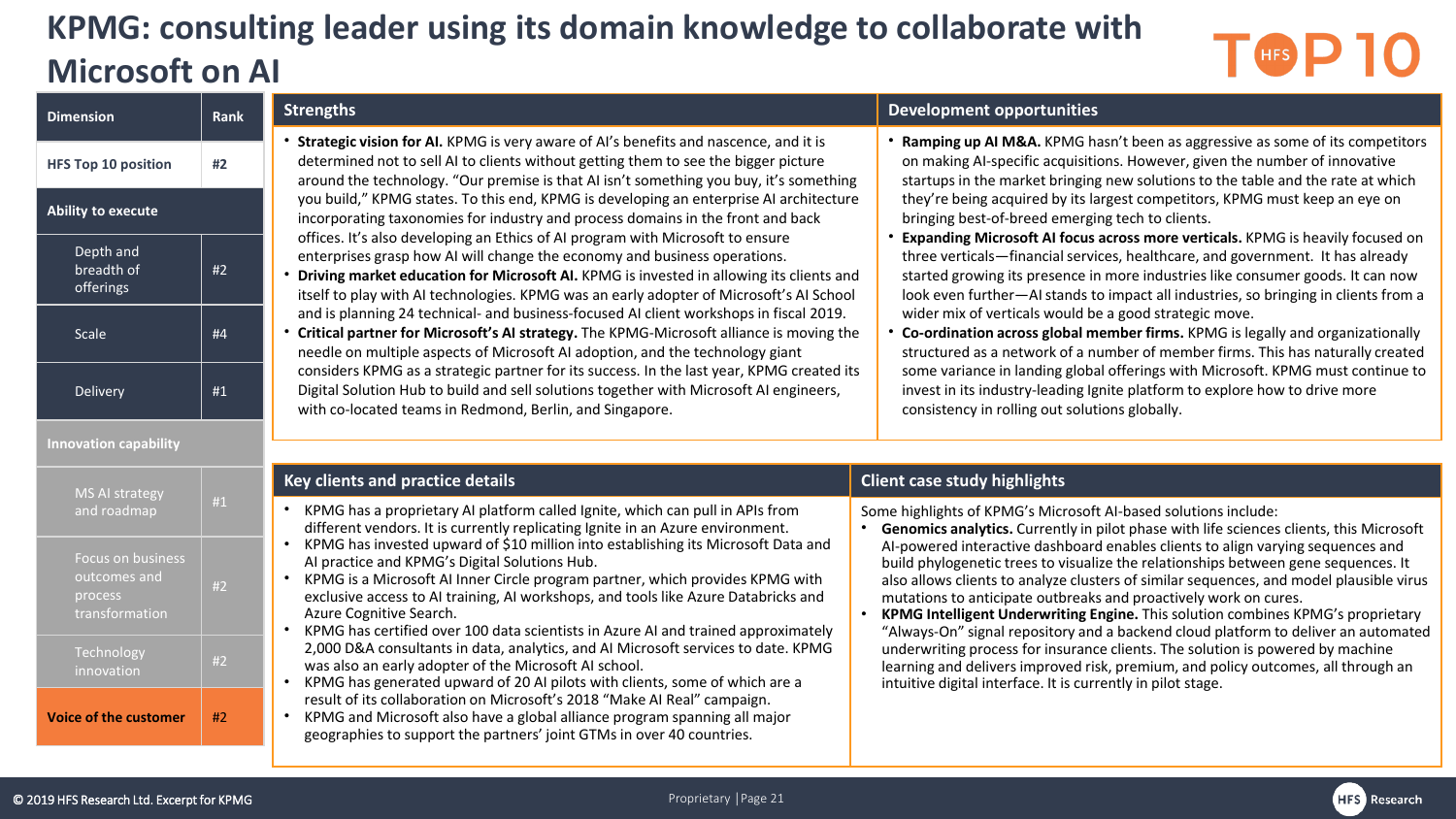

# About the authors

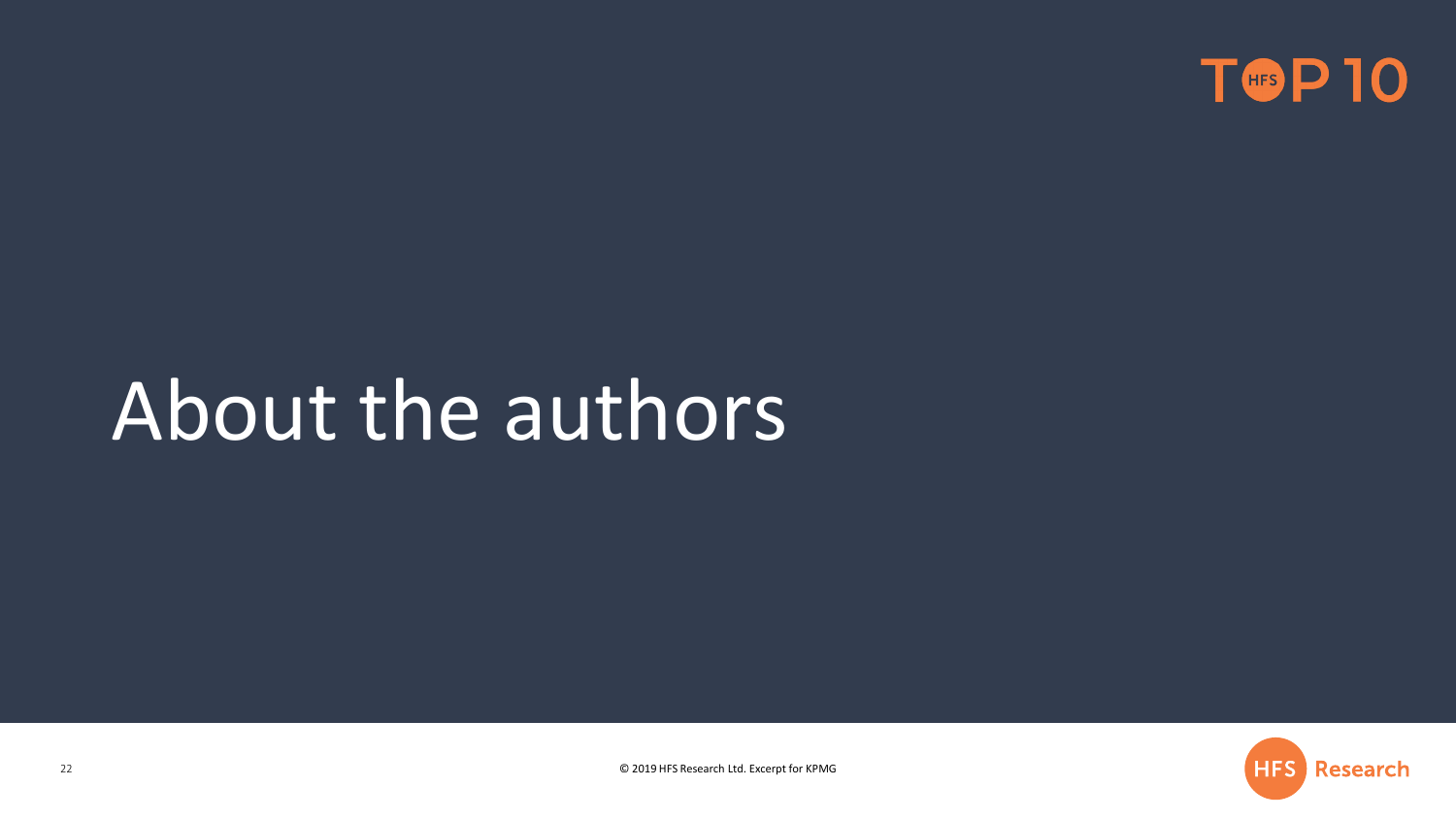### **HFS Research authors**





**Reetika Fleming**| Research Director

Reetika Fleming is Research Director, Insurance, Smart Analytics, and AI at HFS Research. She studies the broad use of data and analytics within enterprises, with a new research focus on machine learning and AI techniques to improve business decision making. Her research extends into defining future business operations for property and casualty, life, and annuities and reinsurance companies.



**Maria Terekhova** | Senior Research Analyst

Maria Terekhova is a Senior Research Analyst at HFS Research. She covers HFS' Triple A Trifecta of RPA, smart analytics, and AI with a vertical focus on the BFSI industries. Before joining HFS, Maria was a fintech analyst, and has retained a deep interest in all matters AI, blockchain, and the digital disruption of sectors like insurance and credit scoring.

reetika.fleming@hfsresearch.com [@ReetikaFleming](https://twitter.com/ReetikaFleming)

[Maria.terekhova@hfsresearch.com](mailto:Maria.terekhova@hfsresearch.com) [@MariaTerekhova2](https://twitter.com/MariaTerekhova2)